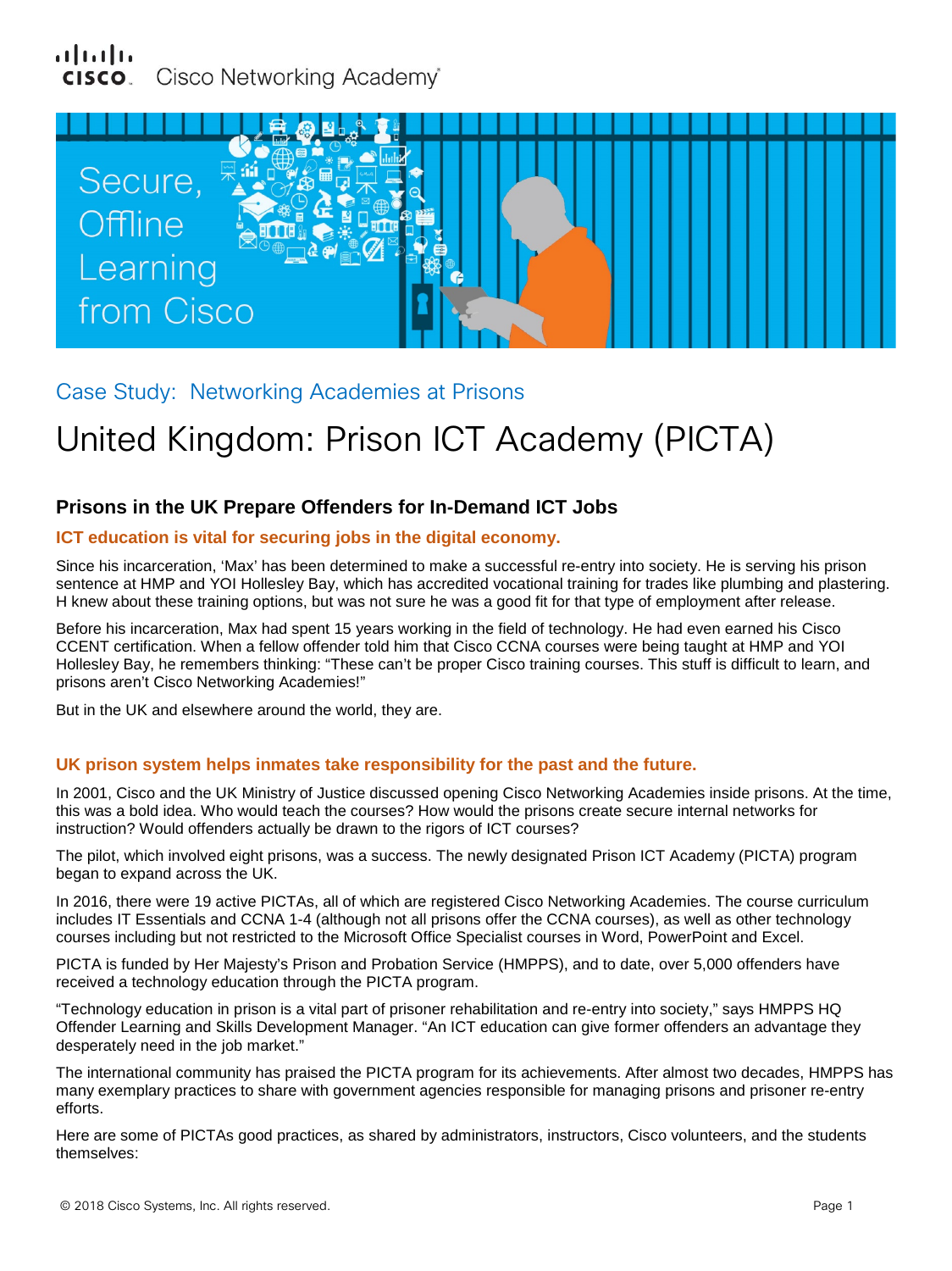# **1. Academy students come from all walks of life.**

An instructor at HMP and YOI Hollesley Bay remembered the day that Max came into the classroom to ask about the CCNA courses. "He couldn't believe that he could work towards his CCNA certification and advance his ICT education in prison. For me, it's always an amazing feeling knowing that I've helped someone get his life back on track."

All prisoners who are eligible to apply for PICTA courses are suitably risk assessed and are made aware of the rigors of the coursework.

While all students undergo similar risk and learning ability assessments, anyone walking into a PICTA classroom would be hard pressed to describe a typical PICTA student.

An instructor at HMP Ford said, "One of the biggest challenges is the diversity of backgrounds we encounter. Some students are well educated and even have technology backgrounds. Other students have never even seen the Internet."

One student has almost completed CCNA 4, and will be released within a few months. He intends to go back to university and earn a cybersecurity degree.

#### **2. Academy instructors also come from all walks of life.**

There is no typical PICTA instructor. For example, one had worked in commercial ICT for most of his adult life. He was planning to retire when he saw an advertisement for PICTA instructors. "This seemed like important work—to bring technology education into prisons."

Another instructor is a long-time adult education teacher who decided to move into technology education. "I wasn't worried about learning the technology, because the instructor support resources for PICTA instructors are excellent."

The first step is for instructors to familiarize themselves with working in a prison environment. New instructors spend a minimum of two weeks at a PICTA location. Once they've completed this phase, they can begin their instructor certifications (some are through Birmingham City University, the Cisco Academy Support Center for PICTAs).

Birmingham City University (BCU) also provides ongoing support for academy instructors, including help desk support for technical questions, and online instructor professional development. BCU also offers additional support to PICTA students who may wish to continue with their studies upon release from prison.

# **3. Roll on/roll off: PICTA supports diverse learning styles.**

Classroom sizes vary by location: the smallest can accommodate 10 and the largest almost 30 students. Depending on classroom size and category of facility, there could be up to 3 instructors for each. Where possible, PICTA students will attend class on a full-time basis, usually from 8:00 am - 4:45 pm, with a lunch break and regular short breaks as needed. All PICTA classrooms have workstations and a lab area for hands-on practice work.

Self-paced learning takes on a whole new meaning in the PICTA program. Depending on their knowledge level, each student works on different courses at different stages, and most importantly, at their own pace. PICTA instructors and prison managers refer to this as the "roll on/roll off" approach.

There are frequent skills tests to reinforce learning. With the roll on/roll off model, this testing is invaluable for helping instructors check on each student's progress, and support their learning needs on an individual basis. "Having a feeling of achievement is just as important for these students as the ICT skills they're acquiring," says one instructor. "This isn't about looking for the strongest candidates - we want everyone to be successful. If someone is struggling, it's up to us to figure out how to give that person the support they need."

# **4. Encouraging peer-to-peer mentoring.**

Wherever possible, PICTA instructors foster peer-to-peer mentoring among the inmates. "Prison life can be very isolating," said another instructor. "In the real world, working in any technology job requires teamwork. Mentoring is an important part of building the whole individual. It teaches people how to collaborate, work in a team, and encourage others to do their best. Mentoring builds leadership qualities. And most of all, there's no better way to learn something than by teaching someone else."

#### **More about Academy Support Centers**

Birmingham City University is the Cisco Academy Support Center (ASC) for PICTA locations. Support services include:

- Video lectures to support delivery of the IT Essentials and CCNA courses
- Instructor enrollment and account creation
- Instructor resource sharing
- Updates to instructor training reports
- The collection, analysis and interpretation of performance statistics for all Cisco courses
- Help Desk support for PICTA instructors
- Management of academy agreement support to PICTA partners

Academy Support Centers exist all over the world, and the types of support they provide can vary. These are just examples.